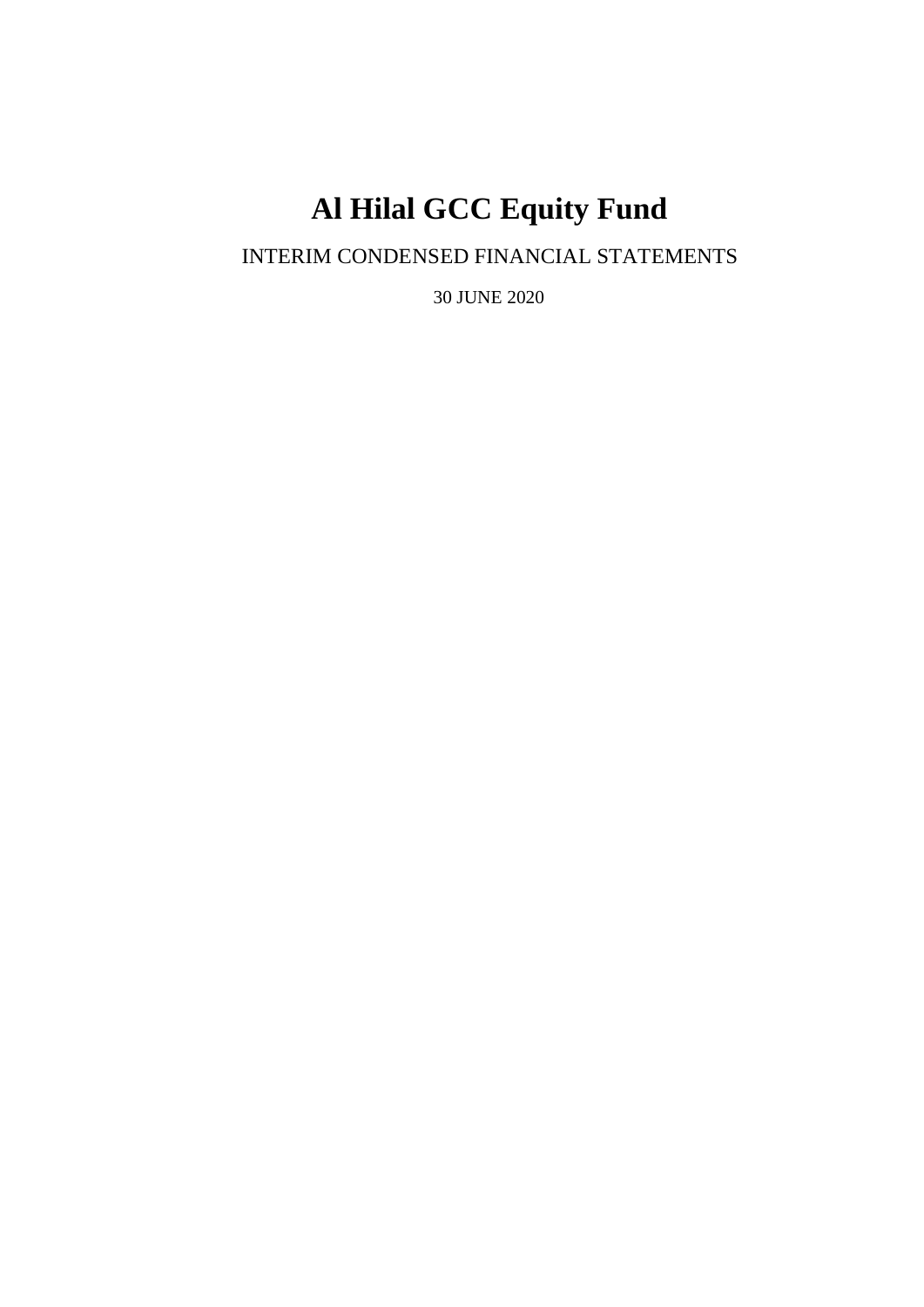## **Interim condensed financial statements**

| <b>Contents</b>                                                                  | Page           |
|----------------------------------------------------------------------------------|----------------|
| Report on review of interim condensed financial statements                       | 1              |
| Interim condensed statement of comprehensive income                              | 2              |
| Interim condensed statement of financial position                                | 3              |
| Interim condensed statement of changes in net assets attributable to unitholders | $\overline{4}$ |
| Interim condensed statement of cash flows                                        | 5              |
| Notes to the interim condensed financial statements                              | $6-10$         |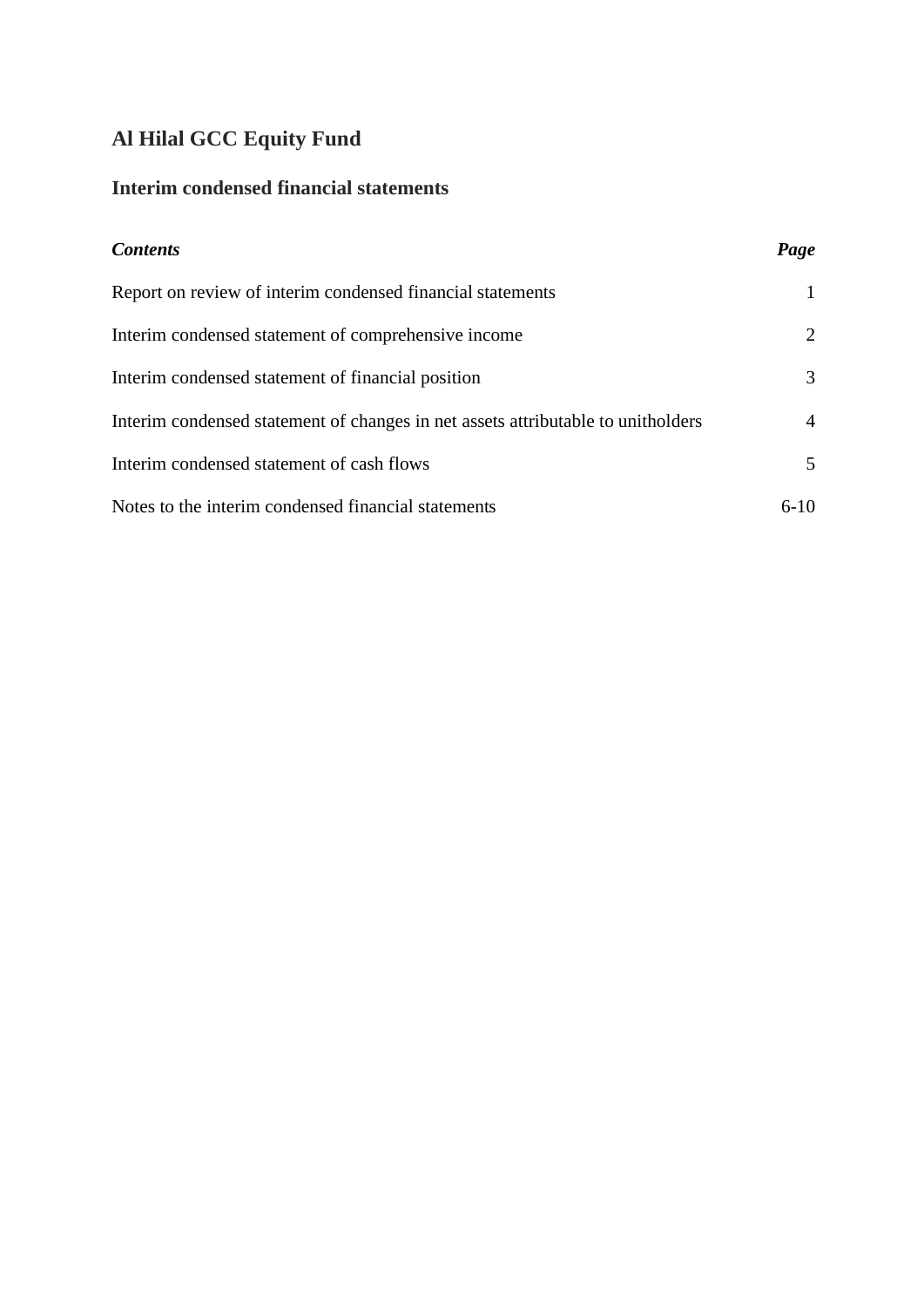

Ernst & Young Tel: +971 2 417 4400<br>P.O. Box: 136 Fax: +971 2 627 3383 Ernst & Young<br>
P.O. Box: 136<br>
27<sup>th</sup> Floor, Nation Tower 2<br> **ling a better**<br>
Abu Dhabi United Arab Emirates<br>
Abu Dhabi United Arab Emirates<br>
ey.com/mena

#### REPORT ON REVIEW OF INTERIM CONDENSED FINANCIAL STATEMENTS

#### TO THE UNIT HOLDERS OF AL HILAL GCC EQUITY FUND

#### Introduction

We have reviewed the accompanying interim condensed financial statements of Al Hilal GCC Equity Fund (the "Fund") as at 30 June 2020, comprising of the interim condensed statement of financial position as at 30 June 2020, and the related interim condensed statements of comprehensive income, changes in net assets attributable to unitholders and cash flows for the six months period then ended and explanatory notes. Management is responsible for the preparation and fair presentation of these interim condensed financial statements in accordance with International Accounting Standard 34 Interim Financial Reporting ("IAS 34"). Our responsibility is to express a conclusion on these interim condensed financial statements based on our review.

#### Scope of review

We conducted our review in accordance with International Standard on Review Engagements 2410, "Review of Interim Financial Information Performed by the Independent Auditor of the Entity". A review of interim financial information consists of making inquiries, primarily of persons responsible for financial and accounting matters, and applying analytical and other review procedures. A review is substantially less in scope than an audit conducted in accordance with International Standards on Auditing and consequently does not enable us to obtain assurance that we would become aware of all significant matters that might be identified in an audit. Accordingly, we do not express an audit opinion.

#### Conclusion

Based on our review, nothing has come to our attention that causes us to believe that the accompanying condensed financial statements of the Fund are not prepared, in all material respects, in accordance with IAS 34.

#### Other matter

The financial statements of the Fund for the year ended 31 December 2019 were audited by another auditor who expressed an unmodified opinion on those financial statements on 30 March 2020.

The condensed financial statements of the Fund for the period ended 30 June 2019 were reviewed by another auditor who expressed an unmodified conclusion on those interim condensed fmancial statements on 8 August 2019.

 $\overline{Z}$ 

Signed by Raed Ahmad Partner Ernst & Young Registration No. 811

17 August 2020 Abu Dhabi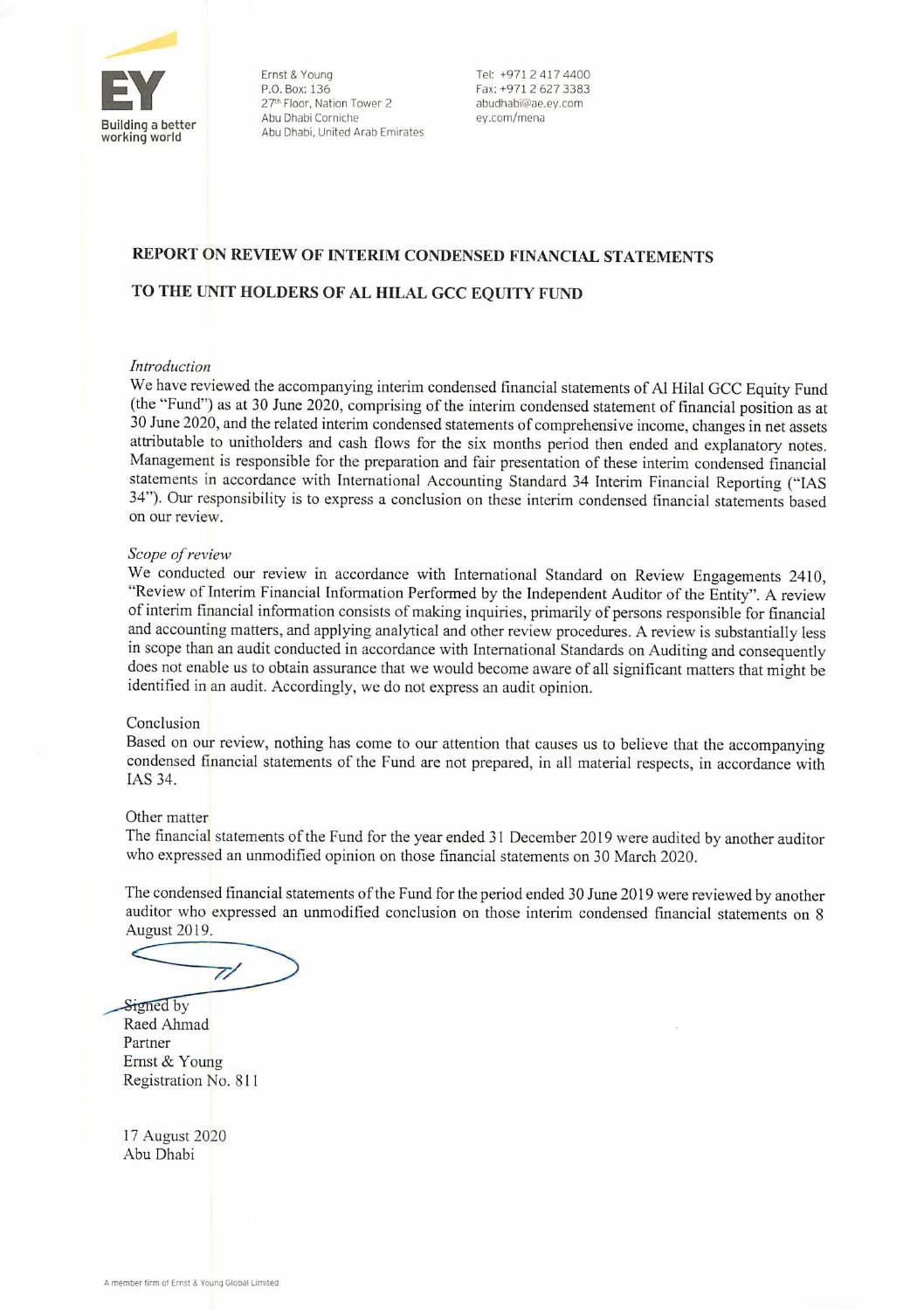#### INTERIM CONDENSED STATEMENT OF COMPREHENSIVE INCOME For the six month period ended 30 June 2020 (Unaudited)

|                                                                           | <b>Note</b> | Six months<br>ended<br>30 June<br>2020<br><b>AED'000</b> | Six months<br>ended<br>30 June<br>2019<br><b>AED'000</b> |
|---------------------------------------------------------------------------|-------------|----------------------------------------------------------|----------------------------------------------------------|
| <b>Income</b>                                                             |             |                                                          |                                                          |
| Dividend income                                                           |             | 434                                                      | 945                                                      |
| Net unrealized (loss) gain on financial assets at                         |             |                                                          |                                                          |
| fair value through profit or loss                                         |             | (1,541)                                                  | 1,014                                                    |
| Net realized (loss) gain on financial assets at                           |             |                                                          |                                                          |
| fair value through profit or loss                                         |             | (57)                                                     | 141                                                      |
| Net foreign exchange gain (loss)                                          |             |                                                          | <u>(2)</u>                                               |
| Total (loss) income                                                       |             | (1,163)                                                  | 2,098                                                    |
| <b>Operating expenses</b>                                                 |             |                                                          |                                                          |
| Management fees                                                           | 6           | (160)                                                    | (338)                                                    |
| Other expenses                                                            |             | (276)                                                    | (308)                                                    |
| <b>Total operating expenses</b>                                           |             | (436)                                                    | (646)                                                    |
| (DECREASE) / INCREASE IN NET ASSETS<br><b>ATTRIBUTABLE TO UNITHOLDERS</b> |             | (1,599)                                                  | <u>1,452</u>                                             |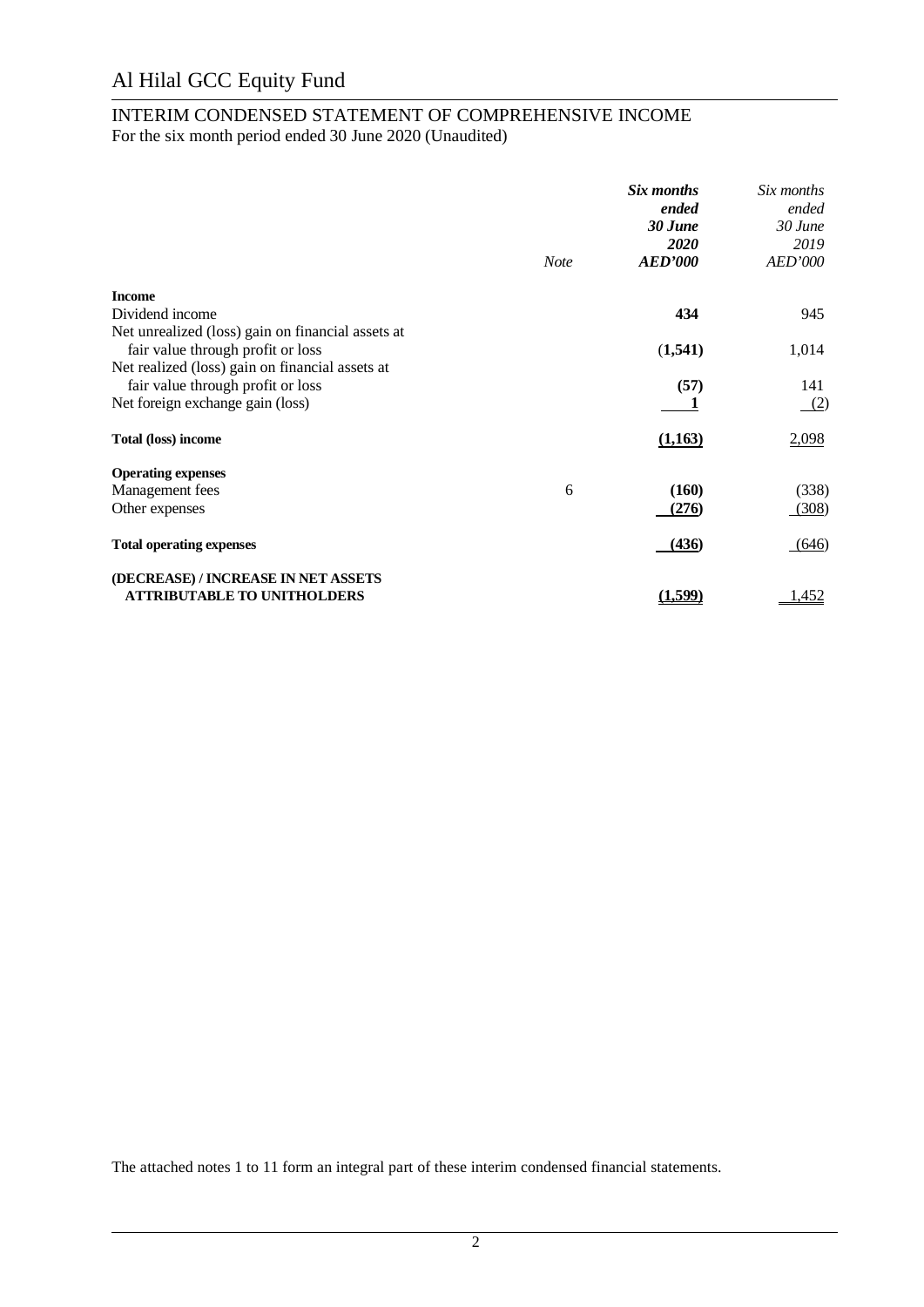#### INTERIM CONDENSED STATEMENT OF FINANCIAL POSITION At 30 June 2020

# مصرفًا الملال<br>al hilal bank

|                                                       |               | 30 June        | 31 December |
|-------------------------------------------------------|---------------|----------------|-------------|
|                                                       |               | 2020           | 2019        |
|                                                       |               | <b>AED'000</b> | AED'000     |
|                                                       | Note          | (Unaudited)    | (Audited)   |
| <b>ASSETS</b>                                         |               |                |             |
| <b>Bank</b> balances                                  |               | 858            | 5,115       |
| Financial assets at fair value through profit or loss | $\frac{5}{7}$ | 14,819         | 20,048      |
| Due from broker                                       |               |                | 1,164       |
| Other assets                                          |               | 27             |             |
|                                                       |               |                |             |
|                                                       |               | 15,704         | 26,327      |
| <b>LIABILITIES</b>                                    |               |                |             |
|                                                       | 6             | 65             | 153         |
| Amounts due to related parties                        |               |                | 4,479       |
| Redemption payable<br>Other liabilities               | 8             |                |             |
|                                                       |               | 158            | $-92$       |
|                                                       |               | 223            | 4,724       |
|                                                       |               |                |             |
| NET ASSETS ATTRIBUTABLE TO UNITHOLDERS                |               | 15,481         | 21,603      |
|                                                       |               |                |             |
|                                                       |               | <b>AED</b>     | AED         |
| Net Asset Value (NAV) per unit, based on 133,819      |               |                |             |
| outstanding units (31 December 2019:169,137 units)    | 9             | 115.69         | 127.72      |

1 /c

Fund Advisory Board Member

 $\ell\!\!\!\ell\!\!$ 

Fund Advisory Board Member

مصرف الملال، ص. ب ١٣١١ ابوظيي. إ. ع. م

Al Hilal Bank, PO Box 63111 Abu Dhabi, UAE

T. 971 2 499 4444<br>F. 971 2 639 0632

800 66 66 66 alhilalbank.ae

 $\sqrt{3}$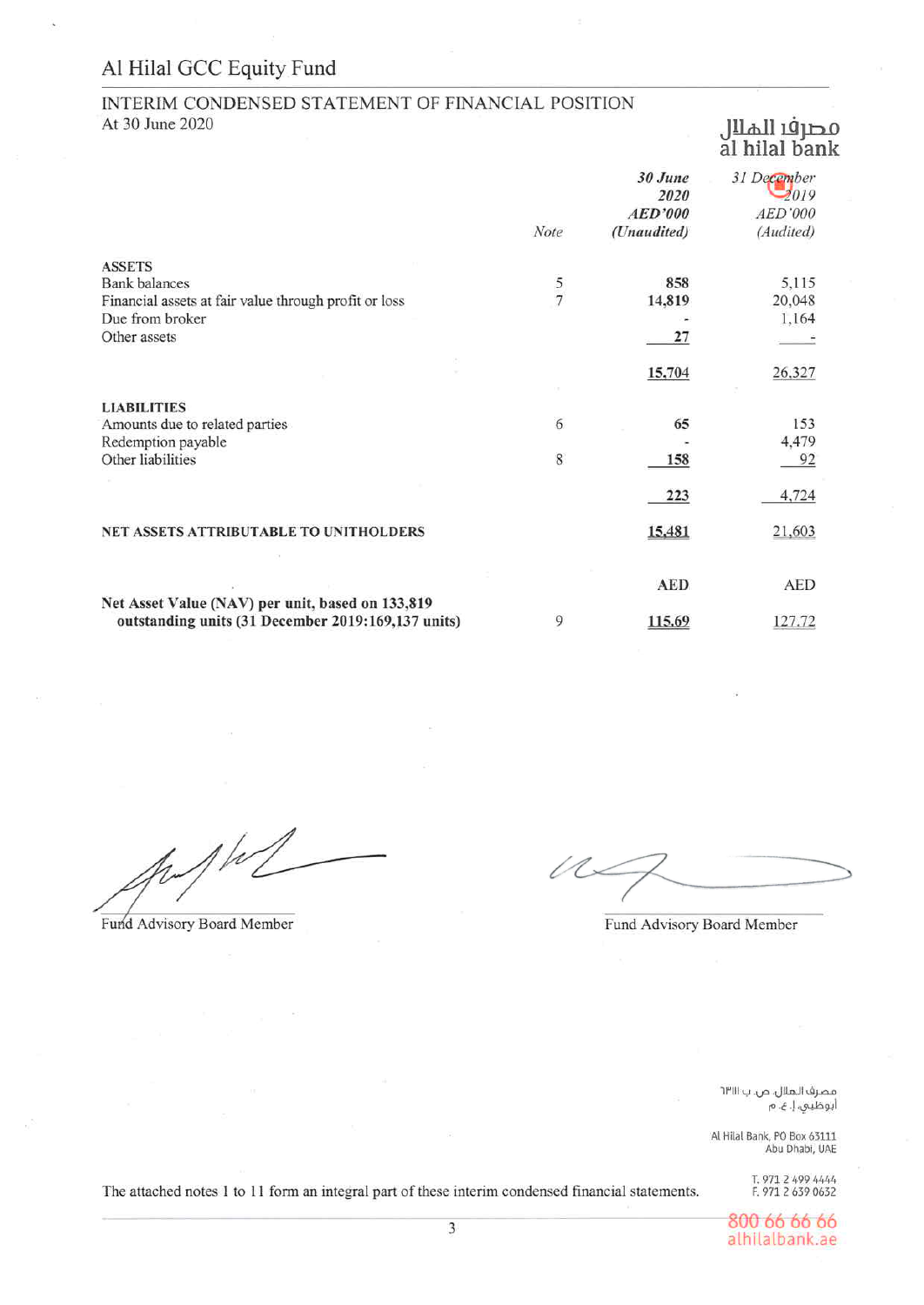#### INTERIM CONDENSED STATEMENT OF CHANGES IN NET ASSETS ATTRIBUTABLE TO UNITHOLDERS

For the six month period ended 30 June 2020 (unaudited)

|                                                                                                          | <b>Number</b><br>of <i>units</i><br>(Unaudited) | Net assets<br><i>attributable to</i><br>unit holders<br><i>AED'000</i><br>( <i>Unaudited</i> ) |
|----------------------------------------------------------------------------------------------------------|-------------------------------------------------|------------------------------------------------------------------------------------------------|
| Balance as at 1 January 2019 (audited)<br>Redemption of units during the period<br>Profit for the period | 263,732<br>(15,872)                             | 32,380<br>(2,033)<br>1,452                                                                     |
| Balance as at 30 June 2019 (unaudited)                                                                   | 247,860                                         | 31,799                                                                                         |
| Balance as at 1 January 2020 (audited)<br>Redemption of units during the period<br>Loss for the period   | 169,137<br>(35,318)                             | 21,603<br>(4,523)<br>(1,599)                                                                   |
| Balance as at 30 June 2020 (unaudited)                                                                   | 133.819                                         | <u>15,481</u>                                                                                  |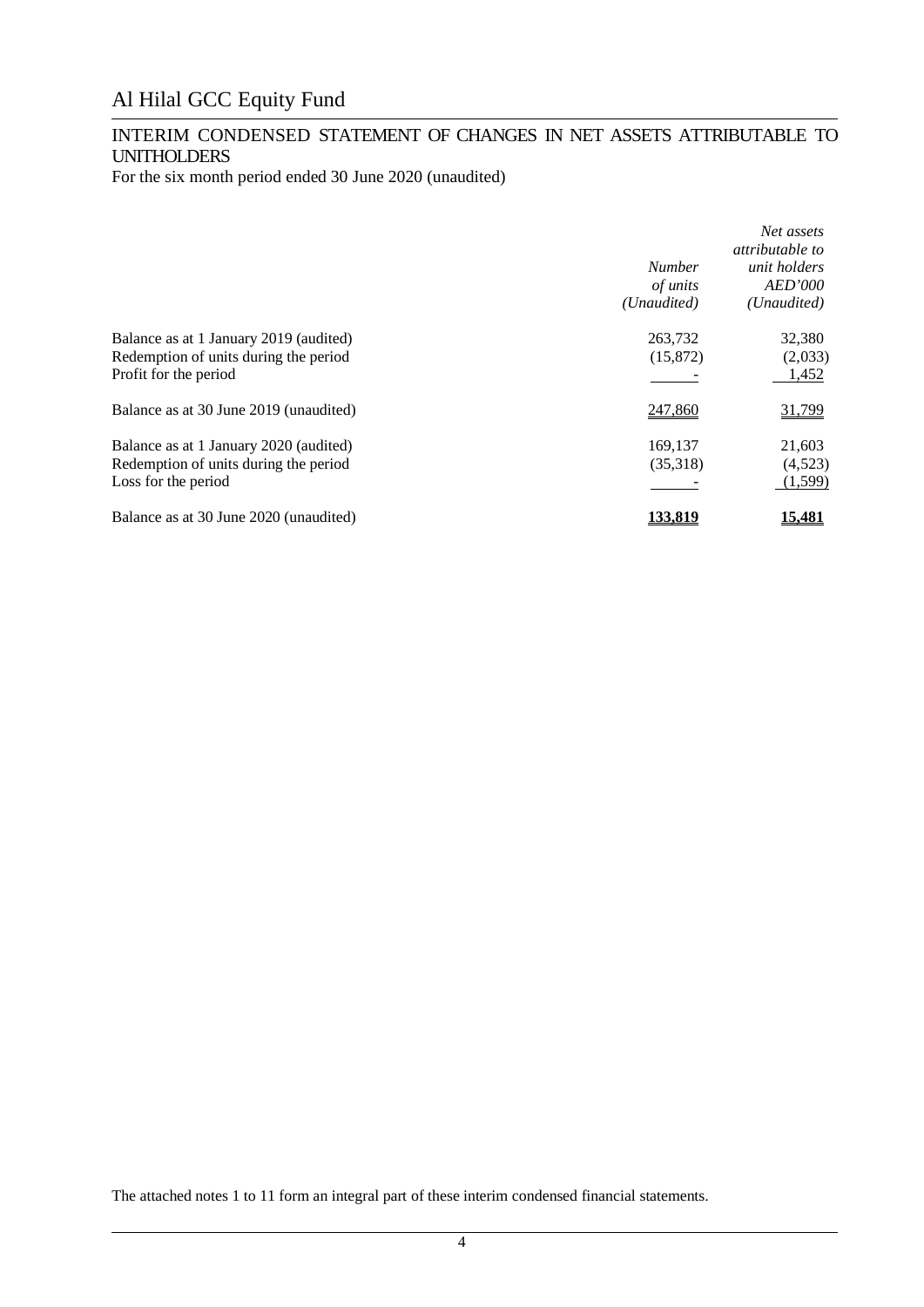#### INTERIM CONDENSED STATEMENT OF CASH FLOWS For the six month period ended 30 June 2020 (Unaudited)

|                                                                                                                                                              | Six months<br>ended<br>30 June<br>2020<br><b>AED'000</b><br>(Unaudited) | Six months<br>ended<br>30 June<br>2019<br>AED'000<br>(Unaudited) |
|--------------------------------------------------------------------------------------------------------------------------------------------------------------|-------------------------------------------------------------------------|------------------------------------------------------------------|
| <b>OPERATING ACTIVITIES</b><br>(Loss) profit for the period                                                                                                  | (1,599)                                                                 | 1,452                                                            |
|                                                                                                                                                              |                                                                         |                                                                  |
| Adjustment for:<br>Net unrealized loss (gain) on financial assets at fair value<br>through profit or loss<br>Net realized (loss) gain on financial assets at | 1,541                                                                   | (1,014)                                                          |
| fair value through profit or loss                                                                                                                            | 57                                                                      | (141)                                                            |
|                                                                                                                                                              | (1)                                                                     | 297                                                              |
| Working capital changes:<br>Change in other assets<br>Change in due from broker<br>Change in amounts due to related parties                                  | (27)<br>1,164<br>(88)                                                   | (29)<br>22                                                       |
| Change in other liabilities<br>Change in due to broker<br>Change in redemption payable                                                                       | 66<br>(4, 479)                                                          | 87<br>1,950                                                      |
| Cash (used in) generated from operations                                                                                                                     | (3,365)                                                                 | 2,327                                                            |
| Purchase of investment securities                                                                                                                            |                                                                         | (7,092)                                                          |
| Proceeds from sale of investment securities                                                                                                                  | 3,631                                                                   | 4,457                                                            |
| Net cash generated from (used in) operating activities                                                                                                       | 266                                                                     | (308)                                                            |
| <b>FINANCING ACTIVITY</b><br>Payments on redemption of redeemable units                                                                                      | (4,523)                                                                 | (2,033)                                                          |
| Net cash used in financing activity                                                                                                                          | (4,523)                                                                 | (2,033)                                                          |
| NET DECREASE IN CASH AND<br><b>CASH EQUIVALENTS</b>                                                                                                          | (4,257)                                                                 | (2,341)                                                          |
| Cash and cash equivalents at the beginning of the period                                                                                                     | 5,115                                                                   | 5,810                                                            |
| CASH AND CASH EQUIVALENTS AT END OF THE PERIOD                                                                                                               | 858                                                                     | 3,469                                                            |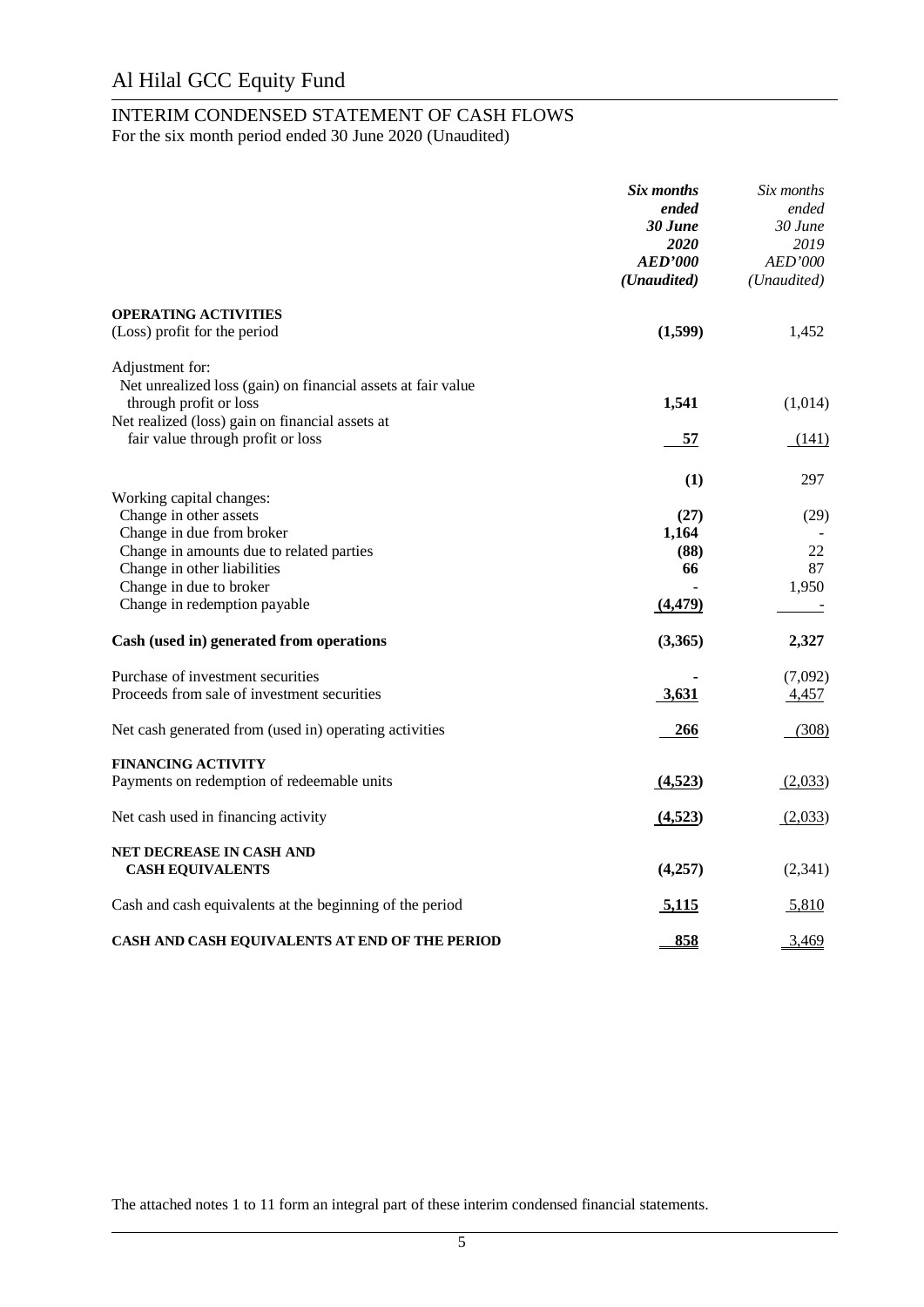#### NOTES TO THE INTERIM CONDENSED FINANCIAL STATEMENTS 30 June 2020

#### **1 LEGAL STATUS AND PRINCIPAL ACTIVITIES**

Al Hilal GCC Equity Fund (the "Fund") is an open-ended investment fund established in the United Arab Emirates ("UAE") by AI Hilal Bank – Investment Banking Group (the "Fund Manager") pursuant to resolution no.164/8/94 of the Board of Directors of the Central Bank of the UAE and approval of the Securities and Commodities Authority ("SCA") of the UAE dated 10 January 2011. The Fund is not a separately incorporated entity and its activities are managed by the Fund Manager and supervised by the Fund Advisory Board. The custody of the Fund was delegated to HSBC Bank Middle East Limited and the administration of the Fund is delegated to Apex Fund Services Ltd. (the "Fund Administrator"). The registered office of the Fund is PO Box 63111, Abu Dhabi, United Arab Emirates. The date of commencement of the Fund was 6 April 2011.

The Fund aims at achieving capital growth through investment, in compliance with Sharia rules and principles, in shares of companies traded in the markets of GCC countries. In an effort to meet its long-term objective, under normal operating conditions, the Fund will invest at least seventy-five (75%) of the Assets in Shariah-compliant GCC region equity securities. The remaining twenty-five percent (25%) at any time is to be held in the form of cash and/or other short-term investments deemed appropriate by the Fund Manager in its sole discretion.

The financial statements were approved and authorised for issue by the Fund Advisory Board of the Fund on .

#### **2 BASIS OF PREPARATION**

The interim condensed financial statements for the six month period ended 30 June 2020 have been prepared in accordance with International Accounting Standard (IAS) 34, Interim Financial Reporting.

The interim condensed financial statements have been prepared on the historical cost basis except for financial assets at fair value through profit or loss ("FVTPL"), which have been measured at fair value.

The interim condensed financial statements do not contain all information and disclosures required for full financial statements prepared in accordance with International Financial Reporting Standards and should be read in conjunction with the Fund's annual financial statements as at 31 December 2019. In addition, results for the six month period ended 30 June 2020 are not necessarily indicative of the results that may be expected for the financial year ending 31 December 2020.

The interim condensed financial statements are presented in United Arab Emirates Dirhams (AED), being the functional and presentation currency of the Fund.

#### **3 CHANGES IN ACCOUNTING POLICIES AND DISCLOSURES**

The accounting policies used in the preparation of the condensed interim financial statements are consistent with those followed in the preparation of the Fund's annual financial statements for the year ended 31 December 2019, except for the adoption of the following new IFRSs and amendments as of 1 January 2020. The Fund has not early adopted any other standard, interpretation or amendment that has been issued but is not yet effective.

- Amendments to references to the conceptual framework in IFRS standards;
- Amendments to IFRS 3 regarding to definition of a business;
- Amendments to IAS 1 and IAS 8 regarding definition of materiality;
- Amendments to IFRS 9, IAS 39 and IFRS 7 regarding interest rate benchmark reform; and
- Amendments to IFRS 16 relating to Covid-19-Related Rent Concessions

The Fund has applied the new standards, interpretations and amendments effective as of 1 January 2020 and concluded that these do not have a significant impact on the interim condensed financial statements of the Fund.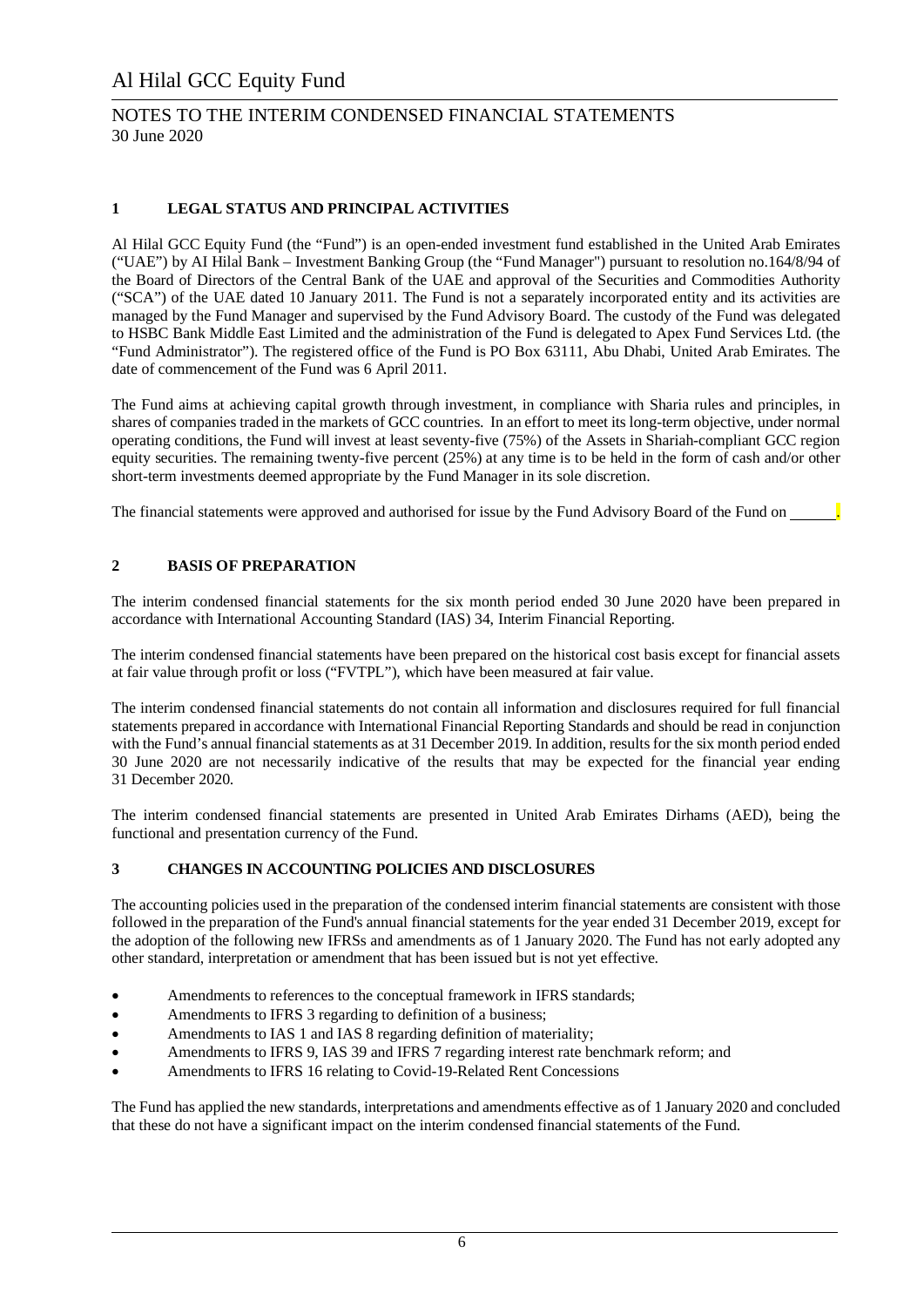#### NOTES TO THE INTERIM CONDENSED FINANCIAL STATEMENTS 30 June 2020

#### **4 SIGNIFCANT ACCOUNTING ESTIMATES AND JUDGEMENTS**

The preparation of the interim condensed financial statements in conformity with the International Financial Reporting Standards requires management to make judgment, estimates and assumptions that affect the application of accounting policies and reported amounts of financial and other assets and liabilities and the disclosure of commitments. These judgments, estimates and assumptions also affect the income, expenses and provisions as well as fair value changes. Actual results may differ from these estimates.

In preparing these interim condensed financial statements, the significant judgments made by management in applying the Fund's accounting policies and the key sources of estimation uncertainty are the same as those applied to the financial statements as at and for the year ended 31 December 2019

#### **Key sources of estimation uncertainty**

On 11 March 2020, the World Health Organization made an assessment that the outbreak of a coronavirus (COVID-19) can be characterized as a pandemic. In addition, oil prices significantly dropped in January to March 2020 due to a number of political and economic factors. As a result, businesses have subsequently seen reduced customer traffic and, where governments mandated, temporary suspension of travel and closure of recreation and public facilities.

To alleviate the negative impact of the COVID-19 pandemic, the UAE Government, Central Bank and other independent jurisdictions and regulators have taken measures and issued directives to support businesses and the UAE economy at large, including extensions of deadlines, facilitating continued business through social-distancing and easing pressure on credit and liquidity in the UAE.

The situation, including the government and public response to the challenges, continue to progress and rapidly evolve. Therefore, the extent and duration of the impact of these conditions remain uncertain and depend on future developments that cannot be accurately predicted at this stage, and a reliable estimate of such an impact cannot be made at the date of approval of these financial statements. Notwithstanding, these developments could impact our future financial results, cash flows and financial position.

#### **5 BANK BALANCES**

|                        | 30 June<br><b>2020</b>                 | 31 December<br>2019         |
|------------------------|----------------------------------------|-----------------------------|
|                        | <b>AED'000</b><br>( <i>Unaudited</i> ) | <i>AED'000</i><br>(Audited) |
| Bank balances (note 6) | <u>858</u>                             | 5,115                       |

#### **6 RELATED PARTY TRANSACTIONS**

Related parties comprise members of the Fund Advisory Board, the Sharia Supervisory Board, the Fund Manager and those entities over which the Fund, members of the Fund Advisory Board, the Sharia Supervisory Board and the Fund Manager can exercise control or significant influence or be controlled or significantly influenced by such entities including the funds that are managed by the Fund Manager. In the ordinary course of business, the Fund renders and receives services from such related parties at agreed rates and terms and conditions set out by the Fund Manager.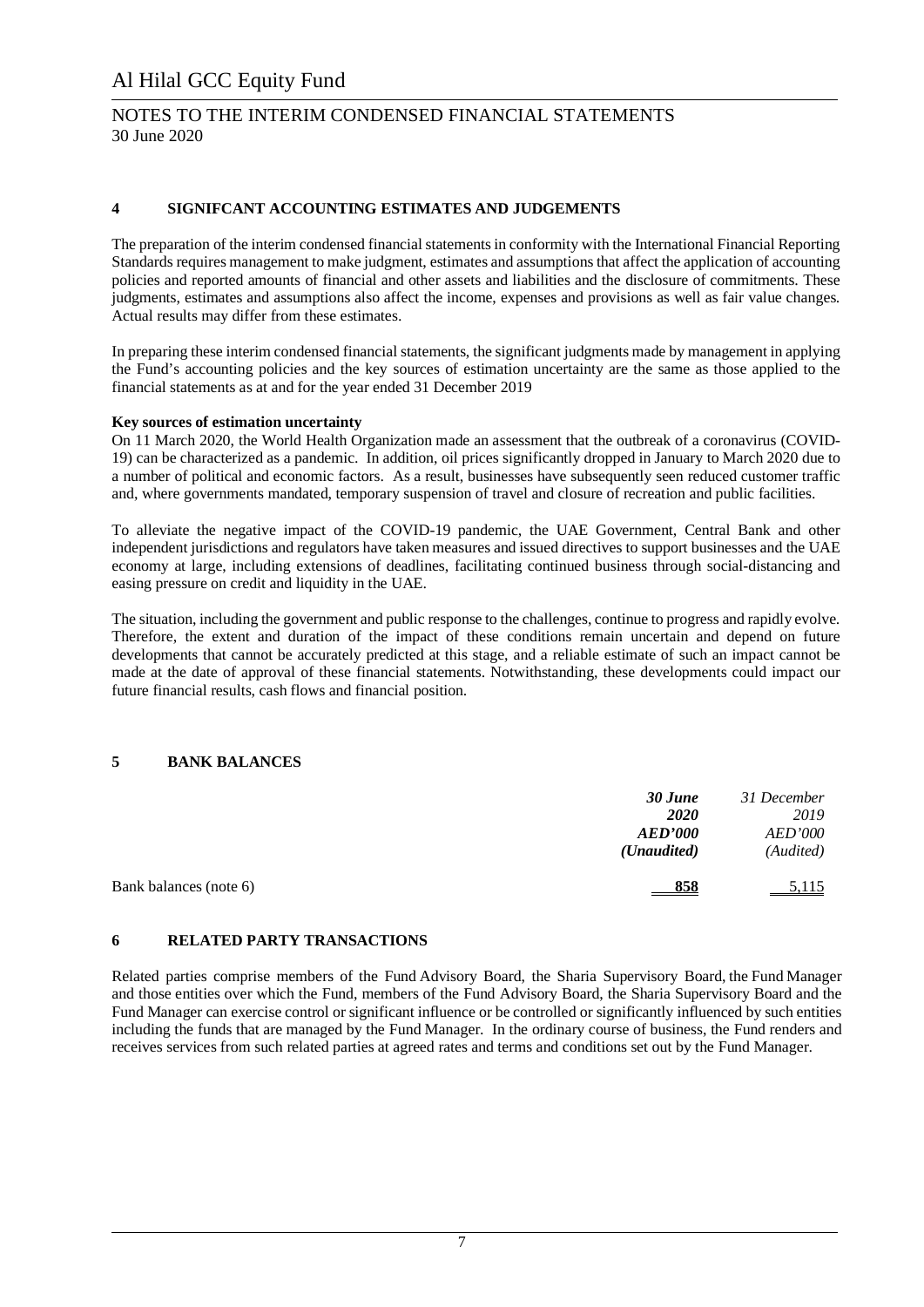#### NOTES TO THE INTERIM CONDENSED FINANCIAL STATEMENTS 30 June 2020

#### **6 RELATED PARTY TRANSACTIONS** continued

#### *Terms and conditions*

Key terms and conditions are shown below:

| <b>Banking</b> | The Fund Manager provides banking services at rates agreed with the Fund.                          |
|----------------|----------------------------------------------------------------------------------------------------|
| <b>Others</b>  | The Fund Manager is entitled to fund management fees of 2% of net asset value attributable to unit |
|                | holders (2019: 2%) as set out in the Funds' term sheet.                                            |

Transactions with related parties included in the interim statement of comprehensive income are as follows:

|                 | Six months<br>ended<br>30 June<br><b>2020</b><br><b>AED'000</b> | Six months<br>ended<br>$30$ June<br>2019<br>AED'000 |
|-----------------|-----------------------------------------------------------------|-----------------------------------------------------|
| Shariah fees    | (Unaudited)                                                     | (Unaudited)<br><u>27</u>                            |
| Management fees | 160                                                             | 338                                                 |

Balances with related parties included in the statement of financial position are as follows:

|                                                                                  | 30 June<br><b>2020</b><br>AED'000<br>( <i>Unaudited</i> ) | $30$ June<br>2019<br>AED'000<br>(Unaudited) |
|----------------------------------------------------------------------------------|-----------------------------------------------------------|---------------------------------------------|
| Number of units held by related party                                            | 100                                                       | <b>200</b>                                  |
| Total value of redeemable units held by related parties                          | 11,569                                                    | 25,658                                      |
| <b>Bank balances</b>                                                             | 858                                                       | 3,469                                       |
| Due to related parties<br>Investment management fees payable to the Fund Manager | <u>65</u>                                                 | 175                                         |
| Shariah review fees payable                                                      |                                                           | 138                                         |

#### **Compensation of key management personnel**

The Fund is managed by the Fund Manager and there are no key management personnel of the Fund.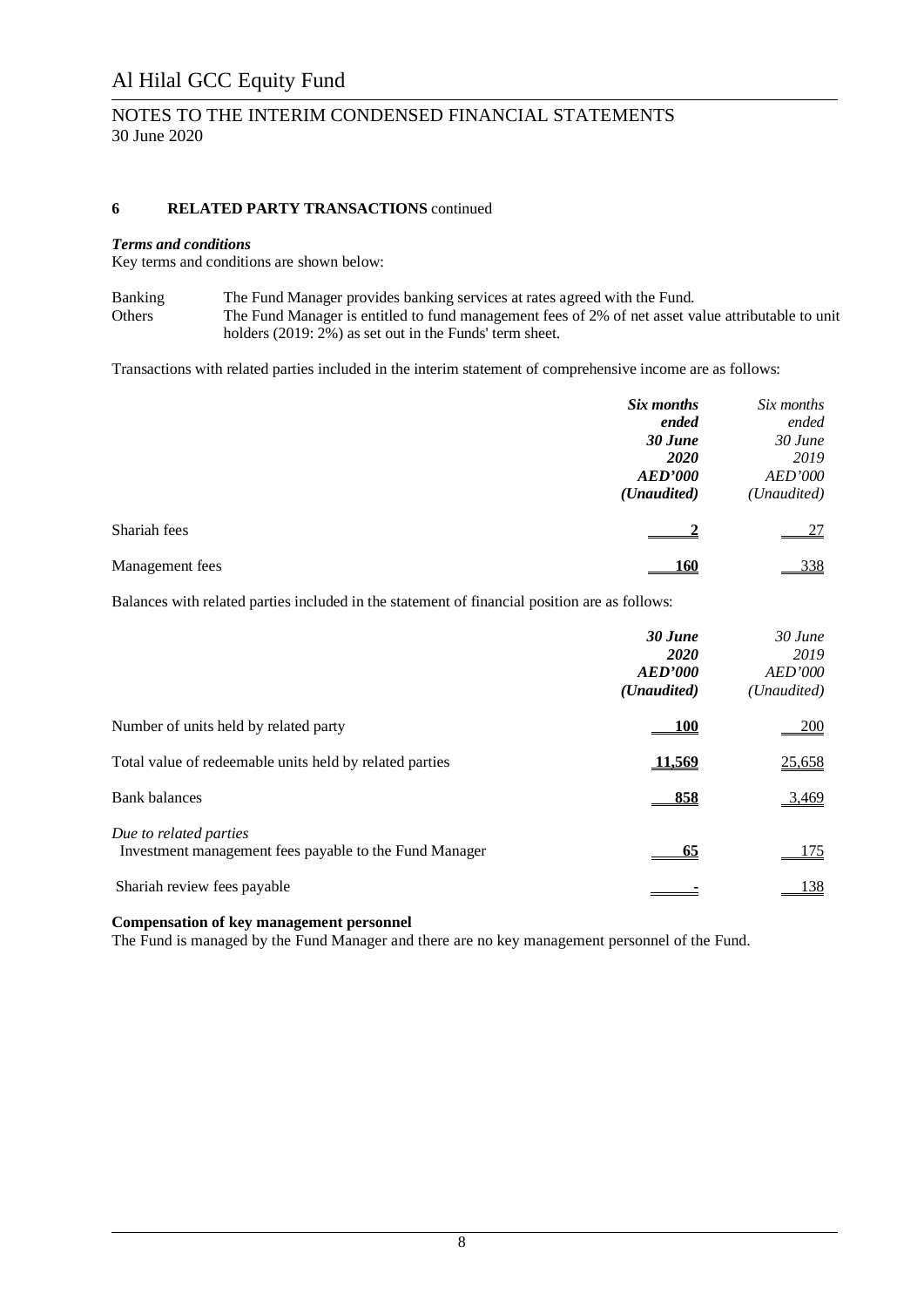#### NOTES TO THE INTERIM CONDENSED FINANCIAL STATEMENTS 30 June 2020

#### **7 INVESTMENTS AT FAIR VALUE THROUGH PROFIT OR LOSS**

The Fund's financial assets at FVTPL comprise listed equity securities that are held for trading. Movement in the balance of financial assets at FVTPL during the period / year is as follows:

|                                                       | 30 June     | 31 December    |
|-------------------------------------------------------|-------------|----------------|
|                                                       | <b>2020</b> | 2019           |
|                                                       | AED'000     | <i>AED'000</i> |
|                                                       | (Unaudited) | (Audited)      |
| Balance at the beginning of the period / year         | 20,048      | 26,941         |
| Purchases during the period / year                    |             | 7.462          |
| Sales during the period / year                        | (3,631)     | (15,283)       |
| Net unrealised loss on financial assets at FVTPL      | (1,541)     | (218)          |
| Net realised (loss) gain on financial assets at FVTPL | (57)        | 1,146          |
| Balance at period / year end                          | 14.819      | 20,048         |

Investments by geography are as follows:

| <i>, , ,</i> , , | 30 June<br><b>2020</b>        | 31 December<br>2019         |
|------------------|-------------------------------|-----------------------------|
|                  | <b>AED'000</b><br>(Unaudited) | <b>AED'000</b><br>(Audited) |
| Saudi Arabia     | 7,840                         | 9,728                       |
| <b>UAE</b>       | 3,655                         | 5,165                       |
| Kuwait           | 1,754                         | 2,747                       |
| Qatar            | 1,181                         | 1,908                       |
| Oman             | <u>389</u>                    | 500                         |
|                  | <u>14,819</u>                 | 20,048                      |

#### **8 OTHER LIABILITIES**

|                  | 30 June        | 31 December    |
|------------------|----------------|----------------|
|                  | <b>2020</b>    | 2019           |
|                  | <b>AED'000</b> | <b>AED'000</b> |
|                  | (Unaudited)    | (Audited)      |
| Professional fee | 20             | 29             |
| Custodian fees   | 123            | 50             |
| Other payables   | 15             | 13             |
|                  |                | 92             |